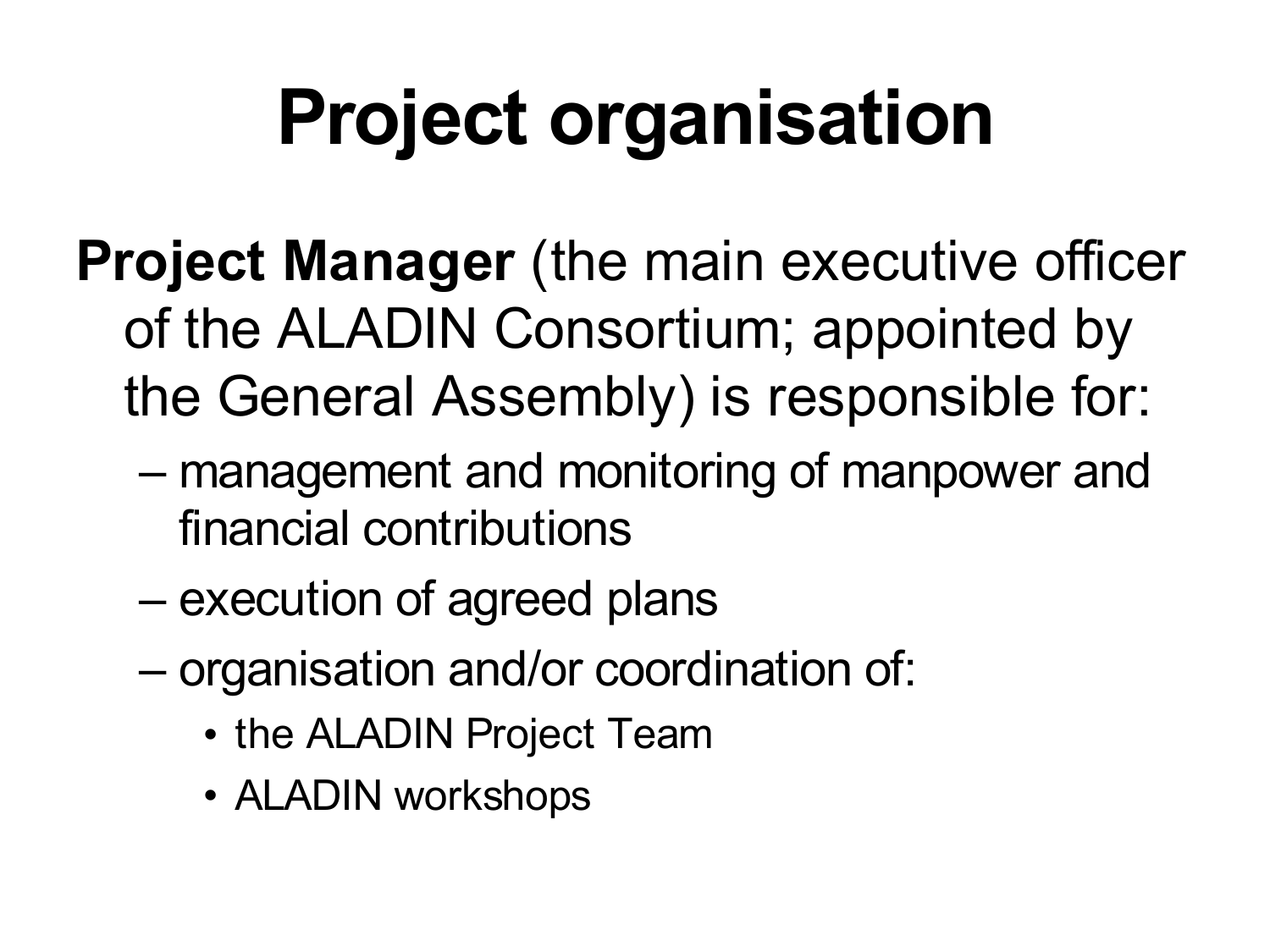## **Project organisation** /cont1

- **The Programme Team** is composed of:
- the ALADIN Local Team Managers
- the ALADIN Project Team (all committed manpower)
- a Committee for Scientific and System/maintenance Issues (CSSI), composed of System/maintenance and Scientific Coordinators (SSC)
- a Support Team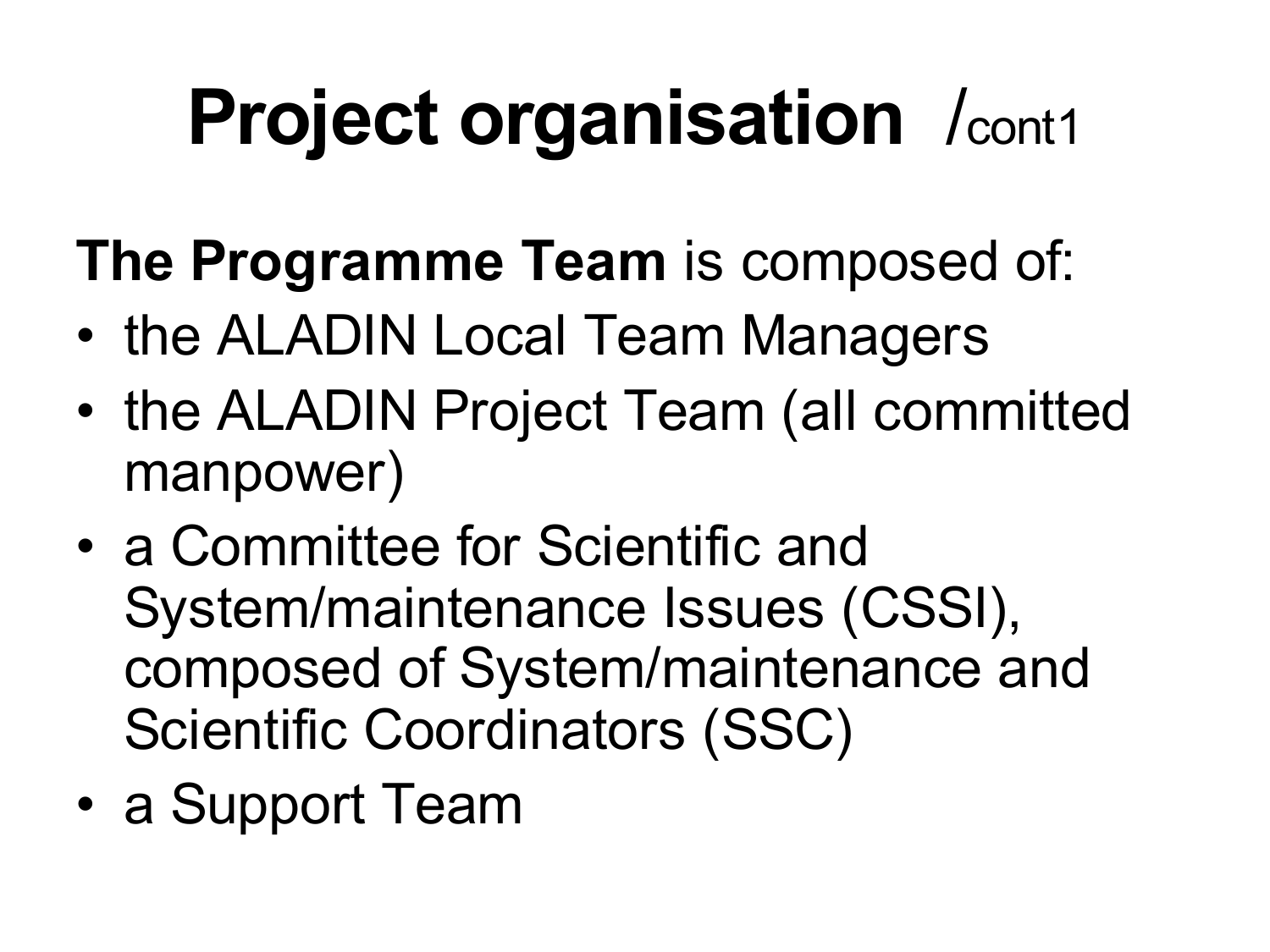## **Project organisation** /cont2

- **The annual ALADIN workshop** (ALADIN great staff meeting)
- (proposes SSC)
- defines and agrees on the scientific and technical priorities, the objectives and the activities for shaping and preparing the Working Plan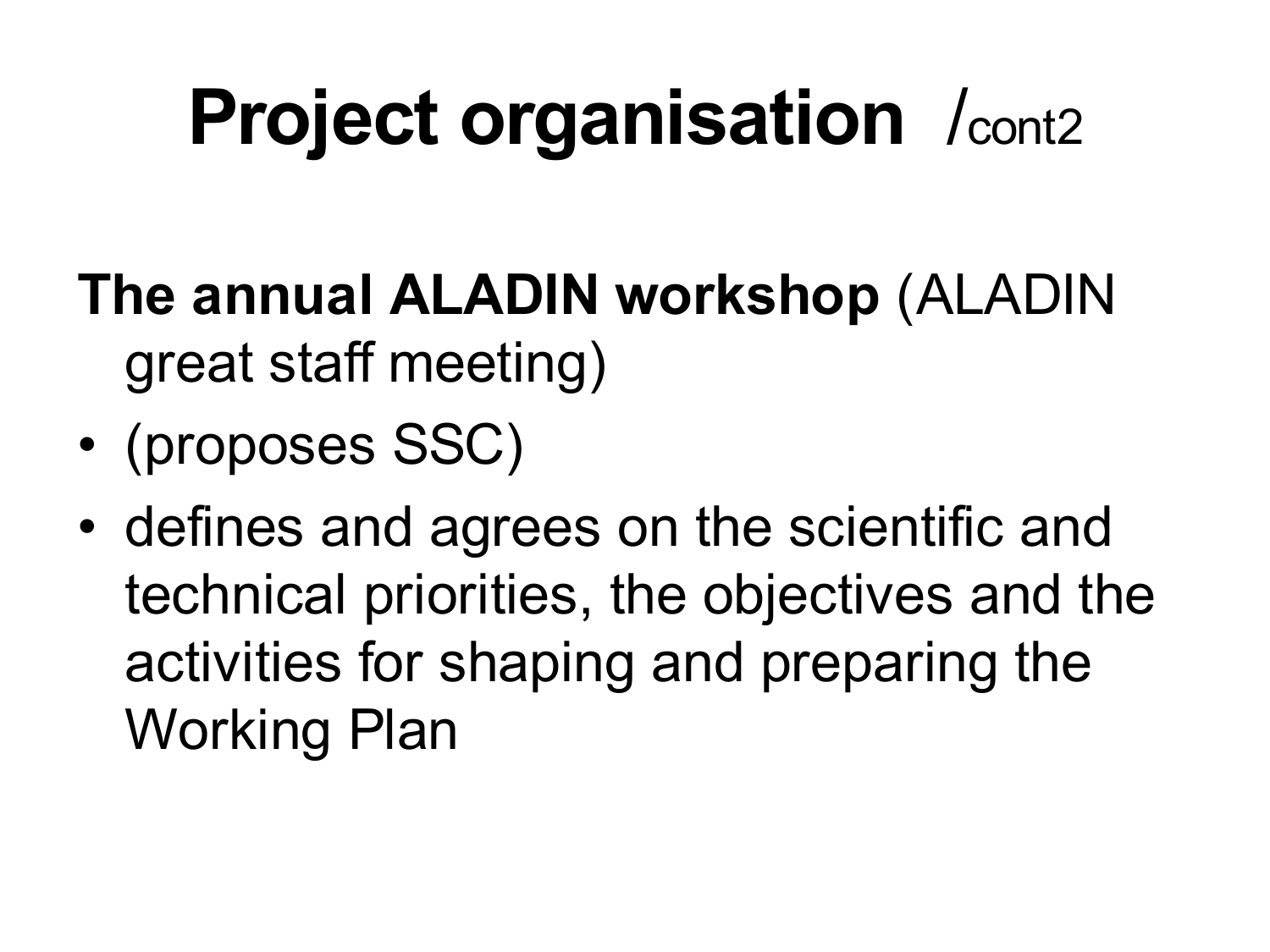#### **Specificities of the first (interim) year**

- **Existing working plans** for ALADIN (presented by D. Giard) and common ALADIN-HIRLAM WP (presented by A. Horanyi)
- **Existing CSSI** even if of other nature and having other aims *(needs a kick-off meeting?)*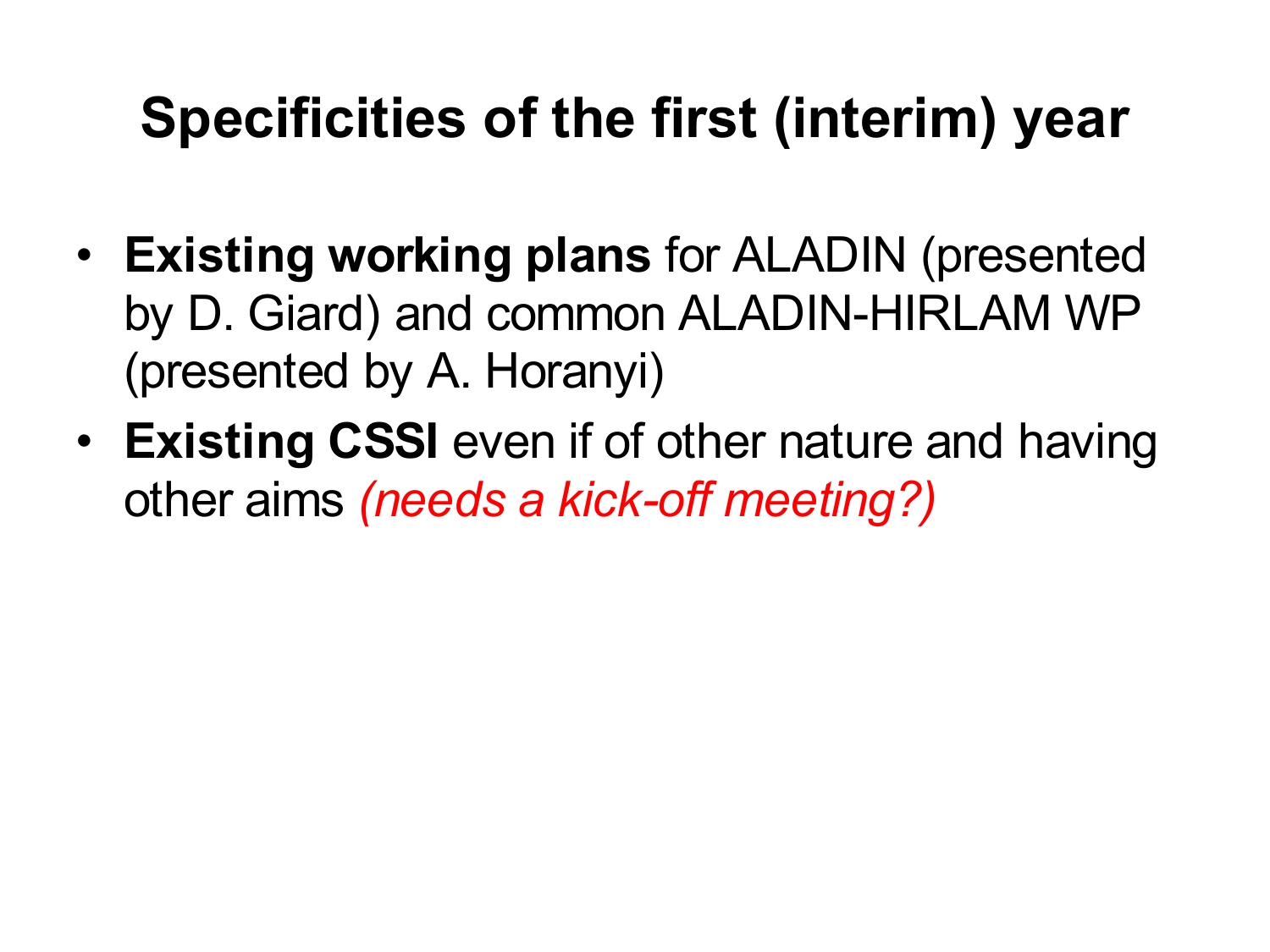### Discussion on project and work organisation: **TODO**

- Establishment of the team of *the ALADIN Local Team Managers* (responsible for the work execution): names
- establishment or proposals or guidelines for Support Team (administrative, information and secretariat) + ALADIN Newsletter and ALADIN web-page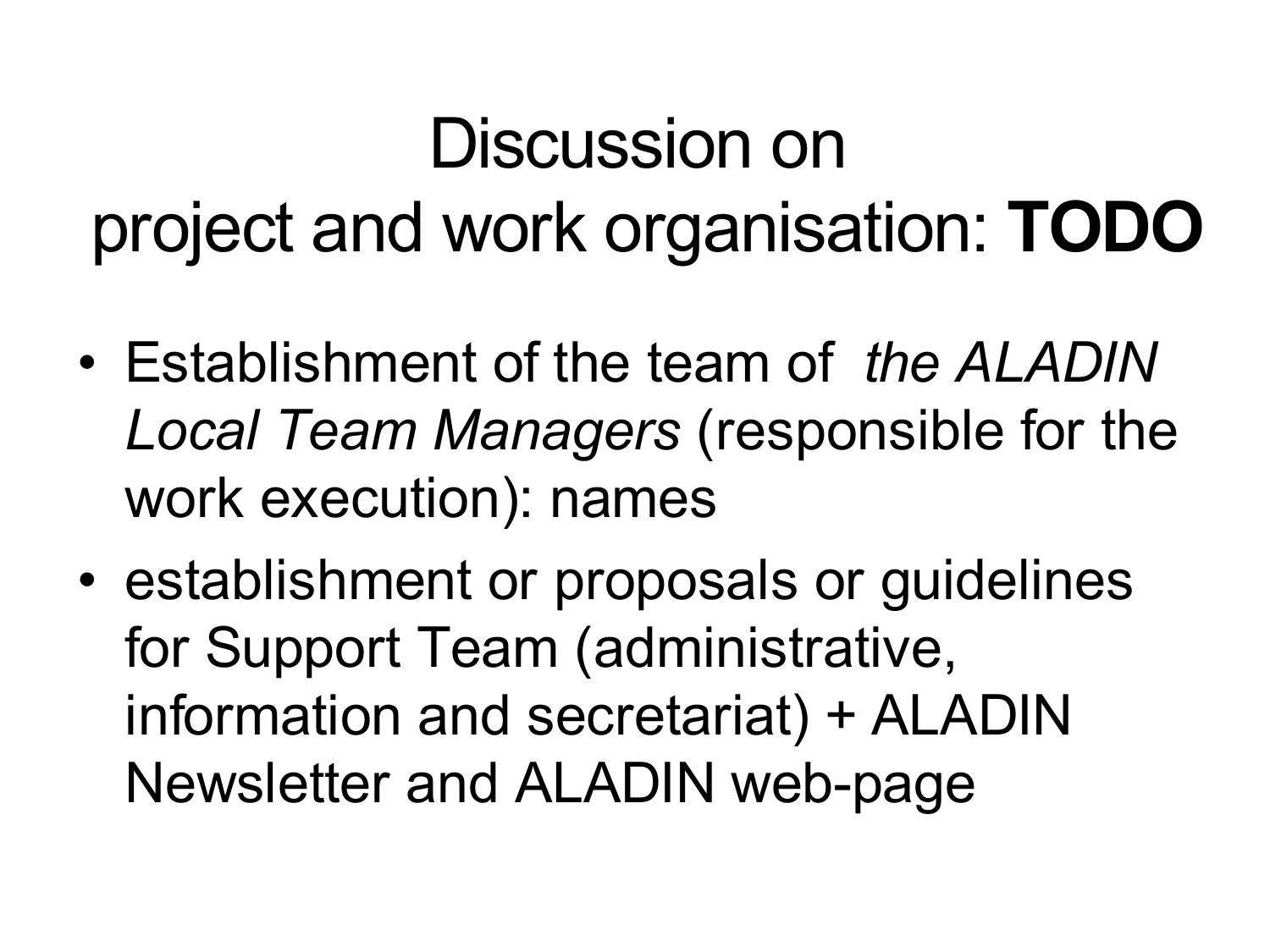- Po: Maria Monteiro
- AU: Thomas Haiden
- HU: Andras Horanyi
- FR: Francois Bouttier
- MOR: Hassan Haddouch
- CZ: Martin Janousek
- SI: Neva Pristov
- HR: Alica Bajic
- SK: Martin Benko
- RO: Cornel Soci
- Bel: will be given later
- Pol: Marek Jerczynski
- Bul, Tun, Alg: ???